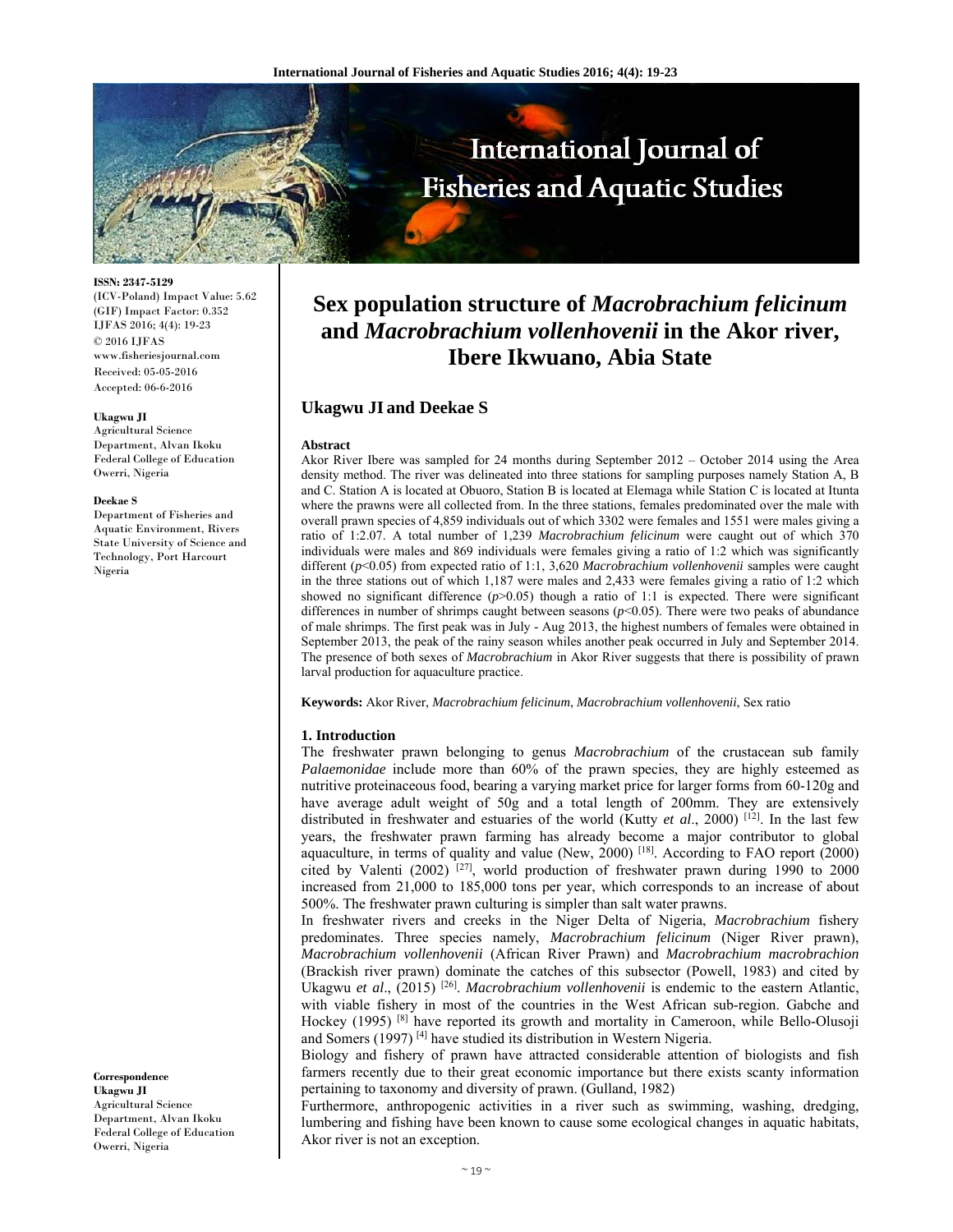The Sex population structure estimation is indicating the abundance of any sex at a particular time (Bahuguna, 2013) [3]. It is generally considered that in a healthy population, the sex ratio should be 1:1. It is important to derive means of ensuring a proportional prawn fishing of both sexes. A basic knowledge of sex population structure estimation of prawn farming is essential in the management practices of aquaculture. Other factors include physico-chemical parameters, vulnerability of females to their predators and other ecological hazards which possibly change the sex composition in streams and rivers. A lot of work has been done on the sex population structure and other aspects of *Macrobrachium* species. (Marioghae, 1982) <sup>[16]</sup>, Powell (1982) [21], Dobriyal *et al,* 2004 [6] (Nwosu and Wolfi, 2006) [20], Deekae, (2009), (Bahuguna, 2013) <sup>[3]</sup>. In Akor River Ibere, Ukagwu (2015)  $[26]$  have discovered the occurrence of *Macrobrachium* species and this study is in continuation with some other studies and it is reporting on the sex population structure of *Macrobrachium felicinum* and *Macrobrachium vollenhovenii.* 

# **1.1 Sampling stations**

Ibere is in Ikwuano Local government area between latitudes 05.34829°N and Longitude 007°.34468' E with elevation of 77m. The Ibere region which is located in the northern part of Ikwuano LGA (Fig. 1) is a mountainous region. The soil is either completely clayey or else is clay-loam. The dry season topo map of Ibere shows one river: Inyang itu (Akor). Consequently, surface rub-offs flowing into numerous valleys and channels occurring in the region transform Ibere into a region of innumerable anatomizing watercourses all linked up into one giant complex river network (Chude and Chukwu,  $2012$ ) <sup>[5]</sup>. Three fixed stations were sampled from October 2012 to September 2014 in Akor river in Ibere. The river derived its source from the Ozuitem hills known as "Mgbele Akor" and empties itself at the Qua Iboe river in Akwa Ibom state. Three fixed stations were sampled. The stations are Obuoro (Latitude 05.44829'N and Longitude 007°.64468' E with elevation of 77m) Station A, Elemaga (Latitude 05°.46678'N and Longitude 007°.63078'E with elevation of 60m) Station B and Itunta (05°.44183'N and longitudes 007°.61908'E with elevation of 57m station C where the river cuts across. Obuoro was labeled Station A; Elemaga was labeled Sampling Point B while Itunta was labeled Station C (Map 1). The Akor River in Ikwuano with the source in Bende has a gentle slope from its banks, that permits the

inflow of surface run-off and organic matter derived from the surrounding vegetation. These in turn contribute to the allocthonous input of the river. The substratum is made up of a deep layer of clay and an ad-mixture of silt and decomposing organic matter.

# **2. Materials and Methods**

# **2.1 Sampling method**

The area density method was employed for the population studies. For the purpose of sampling, Akor River was delineated into three sections designed as station A, B and C. the sampling programme spanned for twenty-four months (October 2012 to Sept 2014) with the assistance of the artisanal fishers at the three different sampling points with the use of basket traps made of bamboo and has cone shape as described by Solarin *et al.*, (2003) <sup>[25]</sup>. Sampling was conducted fortnightly between 7.30hrs and 12.30hrs and on sampling days.

For each station two fishermen were engaged and three traps were used. At each station the fishermen set the three sets of traps against the water current among aquatic macrophytes and left them overnight. The traps were retrieved the following day after about twelve hours corresponding to another low tide. The prawns collected at each station were sorted into male and female). Other species recovered from the trap were*, Tilapia guinensis* and *Sarotherodon melanotheron*. The shrimp samples were then preserved in 4% formaldehyde and transported to the laboratory. Species were identified using the identification key suggested by Powell (1983)<sup>[22]</sup>

## **2.2 Sex determination and structure**

The prawns were sorted out after capture and identified using Holthius (1980) <sup>[10]</sup> and Powell (1983) <sup>[22]</sup>. The total length and weight of the prawn was recorded in fresh condition. The sexes of the shrimps were determined based on morphological characteristics as stated by New and Singholka (1982) [19] and Sagua (1980). Male shrimps possess appendix masculina on the second pleopod while females have none. Females were broader than the males. A total number of 4,859 individuals were recorded, 1557 males and 3302 females. The sex-ratio was calculated for the entire period of study (dry and wet season) and its significance was tested by Chi-square test  $(X^2)$  $X^2 = O-E^2/E$  where  $X^2$  is chi-square, 0 is observed and E is expected value.



**Fig 1:** Map showing the study stations

## **3. Results and Discussion**

During the period of study the two species recorded were *Macrobrachium felicinum* and *Macrobrachium vollenhovenii* showed differences in sex population structure (Table 1). At

station A, 241 individuals of *Macrobrachium felicinum*  females were caught representing 63.3% of the total catch and 122 individual males representing 33.3% of the total catches which showed significant difference  $(p<0.05)$  and a ratio of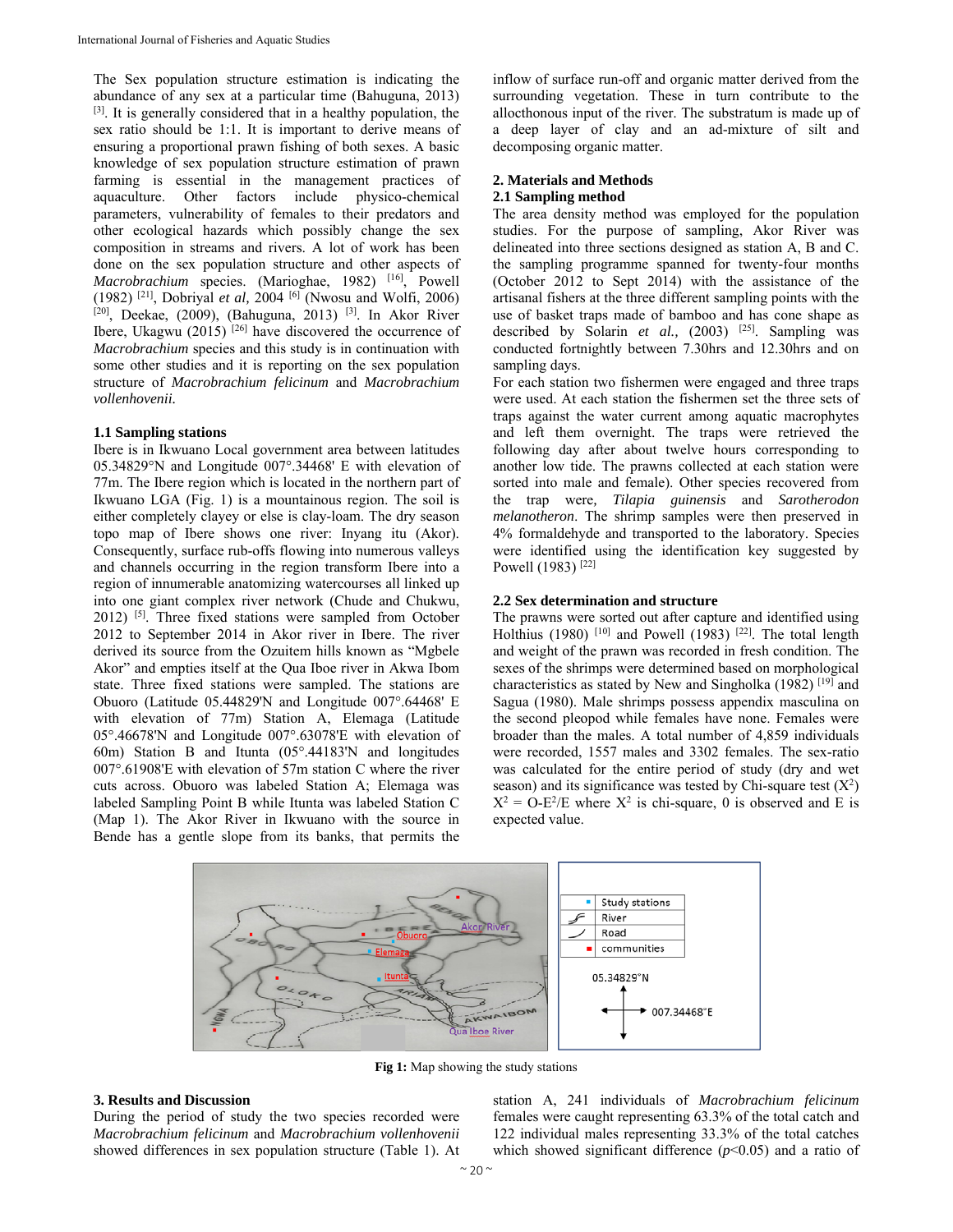2:1.02. 712 individual females *Macrobrachium vollenhovenii* representing 68.1% of the total catch and 332 male individual species representing 31.8% of the catches were recorded at the same station which was significantly different  $(p<0.05)$ and had a ratio of 2:1.04. At Station B, 294 individual females of *Macrobrachium felicinum* were recorded representing 64.7% of the total catch, 160 individual males of *Macrobrachium felicinum* were recorded representing 35.25 of the total catch and they showed no significant difference (*p*>0.05) and had a ratio of 1:1.08. 831 females *Macrobrachium vollenhovenii* were recorded in the same station constituting 67.2% of the total catch, 404 male individuals of the same species was recorded in the same station constituting 32.7% and was significantly different (*p*<0.05), it had a ratio of 2:1.08. At station C, 304 female individuals of *Macrobrachium felicinum* were recorded constituting 72% of the total catch, 118 male individuals constituting 38.81% which showed significant difference  $(p<0.05)$  and had a ratio of 2:1.04. 890 female individuals of *Macrobrachium vollenhovenii* were recorded representing 69.47% of the catches, 451 male individual species were recorded representing 35.2% of the catches which showed significant difference $(p<0.05)$  and a ratio of 1 male :2 females. Generally, in the three stations, a total number of 1,239 *Macrobrachium felicinum* samples were collected out of which 370 individuals were males and 869 individuals were females giving a ratio of 1:2 which was significantly different  $(p<0.05)$  from expected ratio of 1:1, At total number of 3,620 *Macrobrachium vollenhovenii* samples were collected in the three stations out of which 1,187 were males and 2,433 were females giving a ratio of 1:2 (Table 2 &3) which showed no significant difference  $(p>0.05)$  though a ratio of 1:1 is expected. There were significant differences in number of shrimps caught between seasons  $(p<0.05)$ . Also, there were two peaks of abundance of male shrimps. The first peak was in July - Aug 2013, the highest numbers of females were obtained in September 2013, the peak of the rainy season whiles another peak occurred in July and September 2014.

significance. It will give immense help in detecting differential prawn fishing in different periods of the year and the various size groups (Bahuguna, 2013) [3]. Thus we can get information about the abundance of the sex ratio at a breeding time, month, seasons and throughout the year. Holcik *et al.,*  (1988) [9] have stated that the expected composition of males to females is 1:1. In this study the highest number of female population was observed in the month of September and the lowest number of male population was estimated in the month of January. Mejia-Ortize *et al*., (2001) [17] have noticed a sex ratio of 7:3 males per females in *Macrobrachium acanthurus, Macrobrachium hetreochirus* exhibited a sex ratio of 1:3 males per females and in *Macrobrachium carcinus,* a sex ratio of 1:3 females per male was recorded. Anturus and Oshire (2004) have found a ratio of 1:0.94 between males and females for *Macrobrachion potuna* in the coast of Rio De Janiero, Brazil. The male population based sex ratio was 1:1 (Mantel and Dudgeon,  $2005$ ) <sup>[14]</sup>. The proportion between males and females in the studied population was of 1:1.6 (Sampaio *et al.,* 2007) [24]. These reports are in contrast with the findings of this study where female prawns dominated over the male prawns. Mantellato and Barbosa (2005) [15] have observed opposite for *Macrobrachium brasiliense*  collected in Serra Azul Sao Paulo that the female predominated over the males in a proportion of 1:2.6. *Macrobrachium potiuna.* Artunes and Oshiro (2004) have found a ratio of 1:1 between males and females for *Macrobrachium potiuna* in the coast of Rio de Janiero, Brazil. Arimoyo and Meye (2007) have observed male to female ratio of 1:1.2 in *Macrobrachium dux* in the River Orogodo, Niger Delta

Nigeria. A similar ratio has been reported by Inyang (1981) [11] for *Macrobrachium felicinum,*and *Macrobrachium vollenhovenii* and *Macrobrachium macrobrachiom* by (Marioghae, 1982) <sup>[16]</sup>. Lawal-Are and Owolabi (2012) <sup>[13]</sup> have reported a sex ratio of 1:3.02 for *Macrobrachium macrobrachion* dominated by females and ratio of 1:3.34 for *Macrobrachium vollenhovenii* dominated by females in the Lekki Lagoon Lagos Nigeria which supports the findings of this study.

Knowledge of sex population status estimation has its own

**Table 1:** The sex population structure of the *Macrobrachium* species recorded at the different study stations during the period of study.

|               | <b>Station A</b> |             |            |             | <b>Station B</b>  |                |            |             | <b>Station C</b>  |             |            |             |
|---------------|------------------|-------------|------------|-------------|-------------------|----------------|------------|-------------|-------------------|-------------|------------|-------------|
| <b>Months</b> | Mff<br>Mfm       | ${\bf X}^2$ | Mvf<br>Mvm | ${\bf X}^2$ | Mff<br><b>Mfm</b> | $\mathbf{X}^2$ | Mvf<br>Mvm | ${\bf X}^2$ | Mff<br><b>Mfm</b> | ${\bf X}^2$ | Mvf<br>Mvm | ${\bf X}^2$ |
| Oct 12        | 0 <sub>0</sub>   | P<0.05      | 208        | P<0.05      | 0 <sub>0</sub>    | P > 0.05       | 24 12      | P<0.05      | 0 <sub>0</sub>    | P<0.05      | 18 17      | P<0.05      |
| Nov $12$      | 0 <sub>0</sub>   |             | 237        |             | 0 <sub>0</sub>    |                | 25 14      |             | 0 <sub>0</sub>    |             | 33 16      |             |
| Dec 12        | 0 <sub>0</sub>   |             | 198        |             | 0 <sub>0</sub>    |                | 23 15      |             | 0 <sub>0</sub>    |             | 36 15      |             |
| Jan $13$      | 0 <sub>0</sub>   |             | 107        |             | 0 <sub>0</sub>    |                | 26 14      |             | 0 <sub>0</sub>    |             | 34 15      |             |
| Feb 13        | 0 <sub>0</sub>   |             | 23 11      |             | 62                |                | 31 14      |             | 4 1               |             | 32 14      |             |
| Mar 13        | 60               |             | 20 12      |             | 106               |                | 34 21      |             | 62                |             | 36 18      |             |
| Apr 13        | 102              |             | 28 18      |             | 132               |                | 39 19      |             | 115               |             | 43 20      |             |
| May13         | 155              |             | 35 12      |             | 155               |                | 40 22      |             | 158               |             | 45 18      |             |
| Jun 13        | 186              |             | 32 14      |             | 184               |                | 39 24      |             | 20 6              |             | 45 20      |             |
| Jul 13        | 20 10            |             | 35 19      |             | 209               |                | 42 25      |             | 22 11             |             | 43 24      |             |
| Aug $13$      | 19 17            |             | 32 22      |             | 26 19             |                | 40 17      |             | 25 10             |             | 48 22      |             |
| Sep $13$      | 238              |             | 38 14      |             | 26 20             |                | 41 18      |             | 28 16             |             | 46 27      |             |
| Oct 13        | 47               |             | 30 13      |             | 19 18             |                | 43 19      |             | 16 12             |             | 49 28      |             |
| Nov $13$      | 20               |             | 247        |             | 123               |                | 329        |             | 92                |             | 44 19      |             |
| Dec 13        | 0 <sub>0</sub>   |             | 207        |             | 49                |                | 306        |             | 43                |             | 36 12      |             |
| Jan 14        | 3 1              |             | 138        |             | 42                |                | 30 8       |             | 100               |             | 30 14      |             |
| Feb 14        | 0 <sub>0</sub>   |             | 177        |             | 0 <sub>0</sub>    |                | 317        |             | 63                |             | 328        |             |
| Mar 14        | 0 <sub>0</sub>   |             | 18 20      |             | 0 <sub>0</sub>    |                | 349        |             | 0 <sub>0</sub>    |             | 28 19      |             |
| Apr 14        | 115              |             | 45 18      |             | 115               |                | 45 20      |             | 132               |             | 30 19      |             |
| May 14        | 158              |             | 45 20      |             | 158               |                | 45 18      |             | 155               |             | 39 22      |             |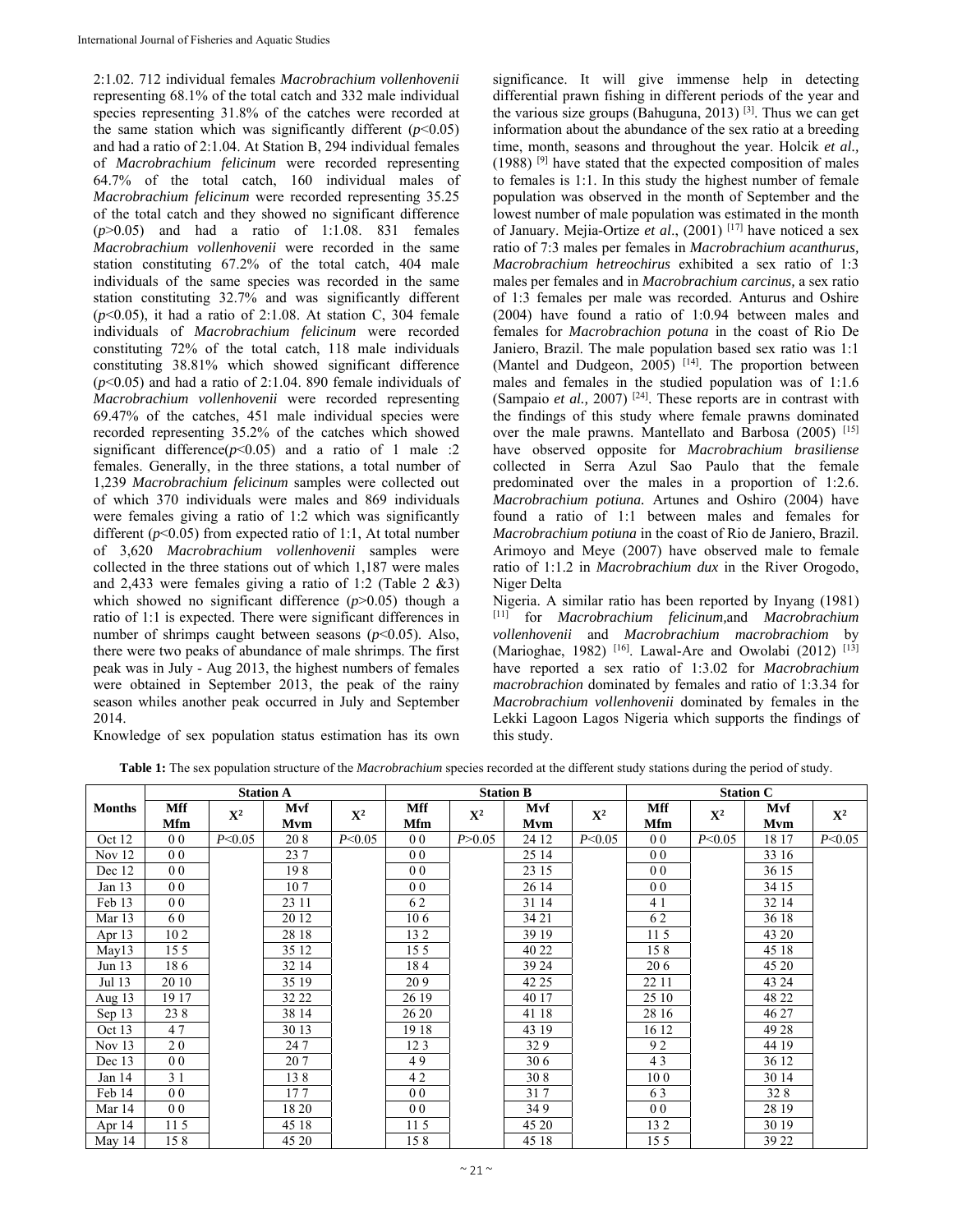| Jun 14    | 20 6    | 43 24   | 206     | 43 20   | 184     | 40 24   |  |
|-----------|---------|---------|---------|---------|---------|---------|--|
| Jul 14    | 22 16   | 487     | 22 16   | 48 24   | 309     | 39 25   |  |
| Aug 14    | 29 I.J  | 46 22   | 25 15   | 20 22   | 269     | 42 17   |  |
| 14<br>Sep | 28 16   | 48 37   | 28 16   | 26 27   | 26 10   | 40 18   |  |
| Total     | 241 122 | 712 332 | 294 160 | 831 404 | 304 118 | 890 451 |  |

\*Mff= *Macrobrachium felicinum* females

Mfm=Macrobrachium *felicinum* males

Mvf = *Macrobrachium vollenhovenii* females

Mvm= *Macrobrachium vollenhovenii* males

**Table 2:** Contingency table on the sex population structure of *Macrobrachium felicinum* at the study stations

| Sex    | <b>Station A</b> | <b>Station B</b> | <b>Station C</b> | <b>Total</b> |
|--------|------------------|------------------|------------------|--------------|
| Male   |                  | 160              | -18              | 370          |
| Female | 241              | 294              | 304              | 869          |
| Total  | 363              | 154              |                  | 1239         |

| $\mathbf 0$         | E      | $O-E$    | $(O-E)^2$ | $(O-E)^2/E$ | $X^2$ Cal | $X^2$ tab |
|---------------------|--------|----------|-----------|-------------|-----------|-----------|
| 92                  | 108.4  | $-16.4$  | 268.96    | 2.48        | 54.63     | 5.991     |
| 160                 | 135.58 | 24.42    | 585.64    | 4.32        |           |           |
| 118                 | 126.02 | $-8.02$  | 64.32     | 0.51        |           |           |
| 271                 | 254.59 | 16.41    | 269.29    | 1.06        |           |           |
| 294                 | 318.42 | $-24.42$ | 596.34    | 277.92      |           |           |
| 304                 | 295.98 | 8.02     | 64.32     | $-231.66$   |           |           |
| $D \neq 0$ $\cap F$ |        |          |           |             |           |           |

*P*<0.05

**Table 3:** Contingency table on the sex population structure of *Macrobrachium vollenhovenii* at the study stations

| Sex    | <b>Station A</b> | <b>Station B</b> | <b>Station C</b> | <b>Total</b> |
|--------|------------------|------------------|------------------|--------------|
| Male   | 332              | 404              | 451              | -187         |
| Female | 712              | 831              | 890              | 2433         |
| Total  | 1044             | 1235             | 1341             | 3620         |

| O   | E      | $O-E$    | $(O-E)^2$ | $(O-E)^2/E$ | X <sup>2</sup> cal | $X^2$ tab |
|-----|--------|----------|-----------|-------------|--------------------|-----------|
| 332 | 342.32 | $-10.2$  | 104.04    | 0.30        | 0.883              | 5.991     |
| 404 | 404.96 | $-0.92$  | 0.9216    | 0.0023      |                    |           |
| 451 | 439.71 | 11.29    | 127.46    | 0.029       |                    |           |
| 712 | 701.67 | 10.33    | 106.71    | 0.15        |                    |           |
| 831 | 830.04 | 0.6      | 0.36      | 0.0004      |                    |           |
| 890 | 901.29 | $-11.29$ | 126.78    | 0.14        |                    |           |

*p*>0.05

# **4. Conclusion**

From the study the sex ratio was determined using the chisquare, *Macrobrachium felicinum spp* had a sex ratio of 1 male: 2 females which showed significant difference (*p*<0.05) with the females were higher in number, *Macrobrachium vollenhovenii* spp had a sex ratio of 1male :2 females and was not significant at (*p*>0.05) though females were also higher in number and revealed that the females dominated the river which indicates that both sexes are available in the river and can be exploited for prawn larval production for aquaculture practices.

# **5. References**

- 1. Antunes LS, Oshiro LM. Aspectos Reproductivos do Camaro da agua doca *Macrobrachium potiuna*  (*Crustacea*: Decapoda: Palaemonidae) na Sena do piloto, Mangaratiba, Rio De Janeiro, Brazil. Retva Bras. Zool. 2004; 21(2):261-266
- 2. Arimoro FO, Meye JA. Some aspects of the biology of *Macrobrachium dux* (Lenz, 1910). (Crustacea: Decapoda: Natania) in River Orogodo Niger Delta, Nigeria. Acta. Biol. Columbia. 2007; 12(1):111-122
- 3. Bahuguna P. Sex population structure of *Macrobrachium assamense peninsularie* (Tiwari) (Crustacea, Decapoda,

Palaemonidae) in Khoh River, Uttarakhand, India. Int'l Journ of Current Microbio and Ap Sci. 2013; 2(10):382- 390.

- 4. Bello-Olusoji OA, Somers MJ**.** Assessment of the African River Prawn *Macrobrachium vollenovenii*  (Herklots, 1857) in some lentic and lotic environments in Nigeria. Afr. Journ. of Eco. 1997; 35(1):80-81.
- 5. Chude LA, Chukwu GO. Soil survey and classification of Ikwuano, Abia state Nigeria. Journ of Envtal Sci and water res. 2012; 2(5):150.
- 6. Dobriyal AK, Negi KS, Joshi HK, Bisscht KL. Breeding capacity of *Crossocheius latius latius* (Piscs: cyprinidae) in the river Mandakini of Garhwal, Uttananchal. Flora, Fauna. 2004; 10:151-153.
- 7. FAO. Farming Freshwater prawns, A manual for the culture of the giant Prawn (Macrobrachium rosembergii). FAO Fisheries Technical paper. 2002, 428.
- 8. Gabche CE, Hockey HUP. Growth and mortality of the giant African River Prawn, *Macrobrachium vollenhovenii* (Herklots: Crustacea, Palaemonidae) in the Lobe River, Cameroon: A Preliminary evaluation. Journ of S fish Res. 1995; 14(1):185-190.
- 9. Holcik J, Hensel K, Nielslanik J, Skale J. The Eurassian hucken and Hucho hucho largest Salmon of world. Published by Dr. W. Junk. Dorchecht J Boston Lancaster. 1988, 239.
- 10. Holthius LB. FAO Species Catalogue, 1, Shrimps and prawns of the world: 1-271. (FAO Fisheries Synopsis, 1980; 125(1). FIR/S125, Rome).
- 11. Inyang NM. Some aspects of biology of *Macrobrachium dux* (Lenz), *freshwater shrimps (Crustacea) in Adada River*, Anambra State, Nig. Bull of the Sci. Association of Nig. 1981; 7(1):191-192.
- 12. Kutty MN, Herman F, Le Menn H. Culture of other prawn species, In M.B New & W.C, Valenti, eds. Freshwater prawn culture: the farming of Macrobrachium rosenbergii, Oxford, England, Blackwell Science. 2000, 393-410.
- 13. Lawal-Are AO, Owolabi AT. Comparative Biology of the Prawns *Macrobrachium macrobrachion* (Herklots) and *Macrobrachium vollenhovenii* (Herklots) from two Interconnecting Fresh/Brackish Water Lagoons in South-West Nigeria. Journ of Mar Sci and Res Dev. 2012; 2:108.
- 14. Mantel SK, Dudgeon D. Reproductive and sexual dimorphism of the Palaemonid shrimp *Macrobrachium hainense* in Hong Kong Streams. Journ of Crust Bio. 2005; 25(3):450-459.
- 15. Mantellato FLM, Barbosa LR. Population structure and Relative growth of Freshwater prawn *Macrobrachium brasiliense* (Decapoda: Palaemonidae) from Sao Paulo Strata, Brasil. Acta. Limnol. Bros. 2005; 17(3):245-255.
- 16. Marioghae IE. Notes on the biology and distribution of *Macrobrachium vollenhovenii* and *Macrobrachium macrobrachion* in the Lagos lagoon (Crustacea,